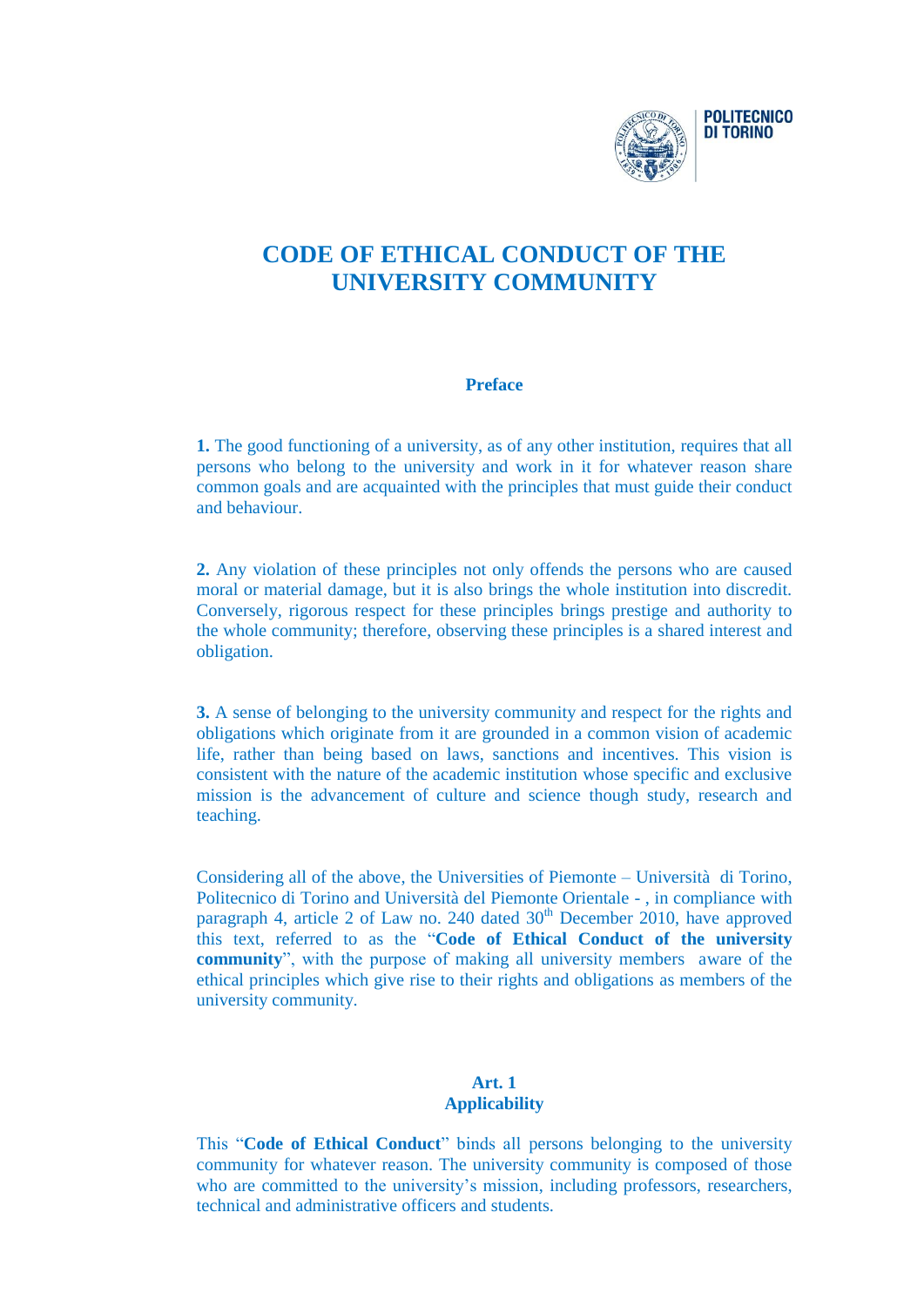#### **Art. 2 General principles**

This "**Code of Ethical Conduct**" is inspired by the general principles implied in being a member of the university community: responsibility, independence, avoidance of self-interest, dignity and respect for others, transparency, rewarding of merit, further specified below.

### **Art. 3 Responsibility**

All persons belonging to the university community for whatever reason are expected to act in the interest of the institution as a whole, within the boundaries of their roles. No university member is at the exclusive service of another. Each member is responsible for the good functioning and reputation of the University, within the limits of his/her competences.

In particular:

- a) faculty members: the fulfilment of their academic obligations prevails over any other legitimate professional activity; in particular, as far as their teaching responsibilities are concerned, lectures and other teaching activities must respect the planning of each Department and School; substitution for a faculty member is not allowed except under exceptional circumstances; the one-to-one teaching relationship with students, based on pre-established timing, places and methods, is part of the academic duties of any faculty member;
- b) students: they are expected to take part in teaching activities and exams with respect, collaboration and loyalty towards the faculty.
- c) technical and administrative staff: participation in training activities is a professional duty; each staff member shall perform the tasks entrusted to him or her with a sense of commitment and responsibility, in the spirit of cooperation with other university members.

Every member of the university is expected to act with personal decorum, to behave and speak respectfully toward one another, and to make a responsible use of the facilities and material resources made available by the university. Every member must be aware that destroying, damaging or wasting public property is considered a form of misconduct toward the common resources of the university.

### **Art. 4 Independence**

The promotion of science and culture within the university requires the independence of the scientific community that works in it. Those university members who occupy positions of greater responsibility are expected to ensure that the institution is free from any form of dependence on external stakeholders or from being conditioned in any way by them.

Whenever scientific and technological knowledge is transferred to external bodies, this shall be in full compliance with the independence of the institution as a whole and the freedom of every faculty member, student, technical and administrative staff member.

In particular:

a) the Rector is the guarantor of the freedom of study, research and teaching.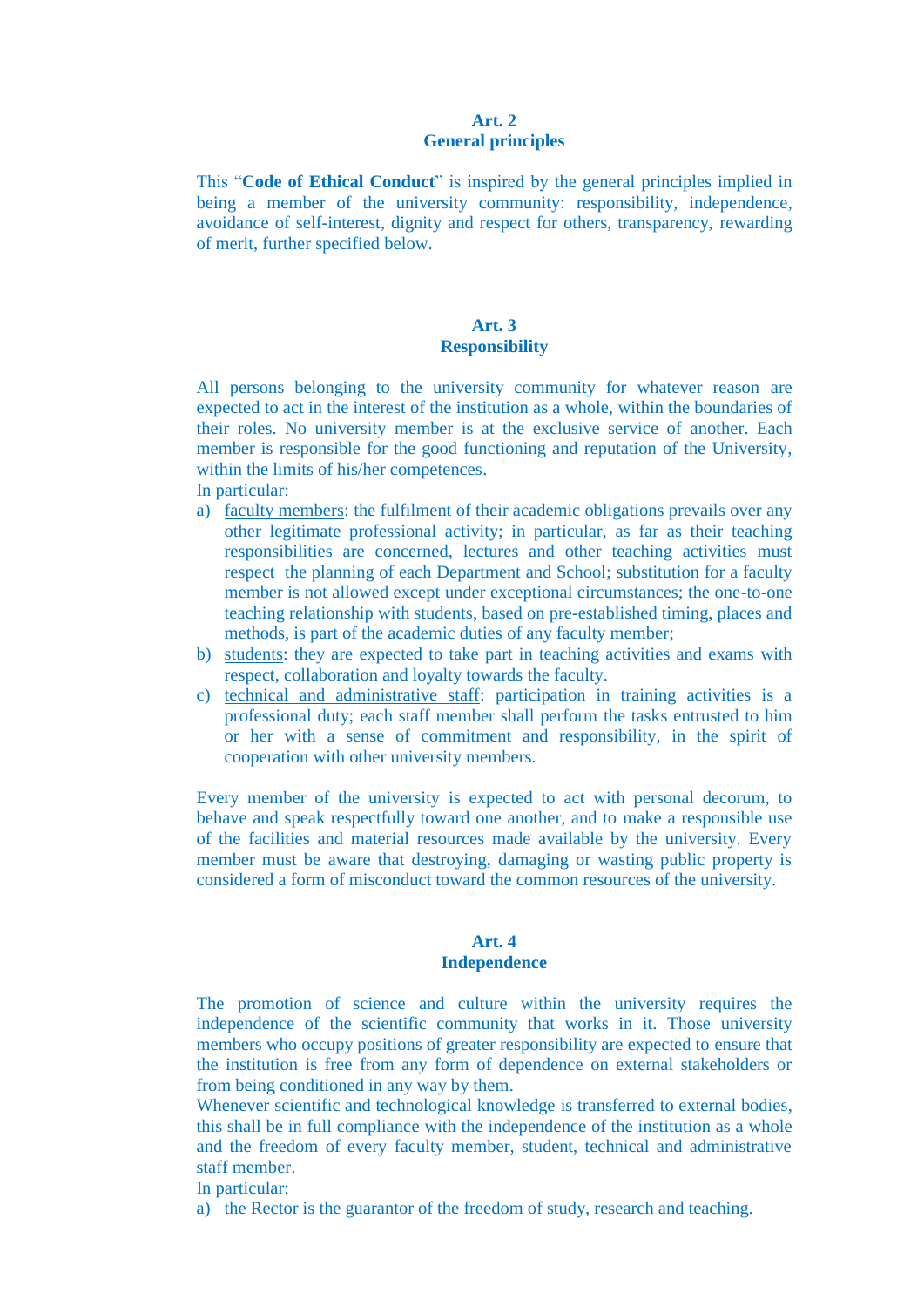- b) the University autonomously decides whether to participate in research and teaching projects that involve external funding partners. The procedures followed by the University for such decisions recognize the freedom to join a project on an individual level.
- c) relations of university representatives with other bodies of the public administration are carried in the interest of the University.

### **Art. 5 Avoidance of self- interest**

In the pursuit of its institutional goals, the University shall not be used as a tool for the achievement of any kind of personal interest, tangible or intangible, unrelated to the purposes of the University.

In particular:

- a) conflict of interest exists if a member of the university community has a selfinterest, either economic or of any other nature, which goes against the interest of the university. In this case the person is expected to remove, as far as possible, the causes of such a situation and to immediately report it to a superior or a higher-ranking body. Moreover, every member has a duty to abstain from participating in decisions which directly involve him or her in a personal way.
- b) status as a member of the university cannot be intentionally used to obtain powerful positions or to gain access to career opportunities outside the University,
- a) the following behaviours go against the duty of acting in a disinterested manner:
	- use of university resources for external professional activities;
	- recruitment, in any form or position, of persons who have a permanent external professional activity which directly benefits the university member who has recruited or contributed to recruit them:
	- unauthorized self-attribution of ideas, discoveries, research outcomes belonging to another individual or to a group – including studies conducted with students – and their use for personal purposes, before their official publication;
	- violation of the intellectual property rights of the University intended in all its components.
	- participation in decision-making processes within the university governing bodies which have direct or indirect consequences in the sphere of a person's self-interest.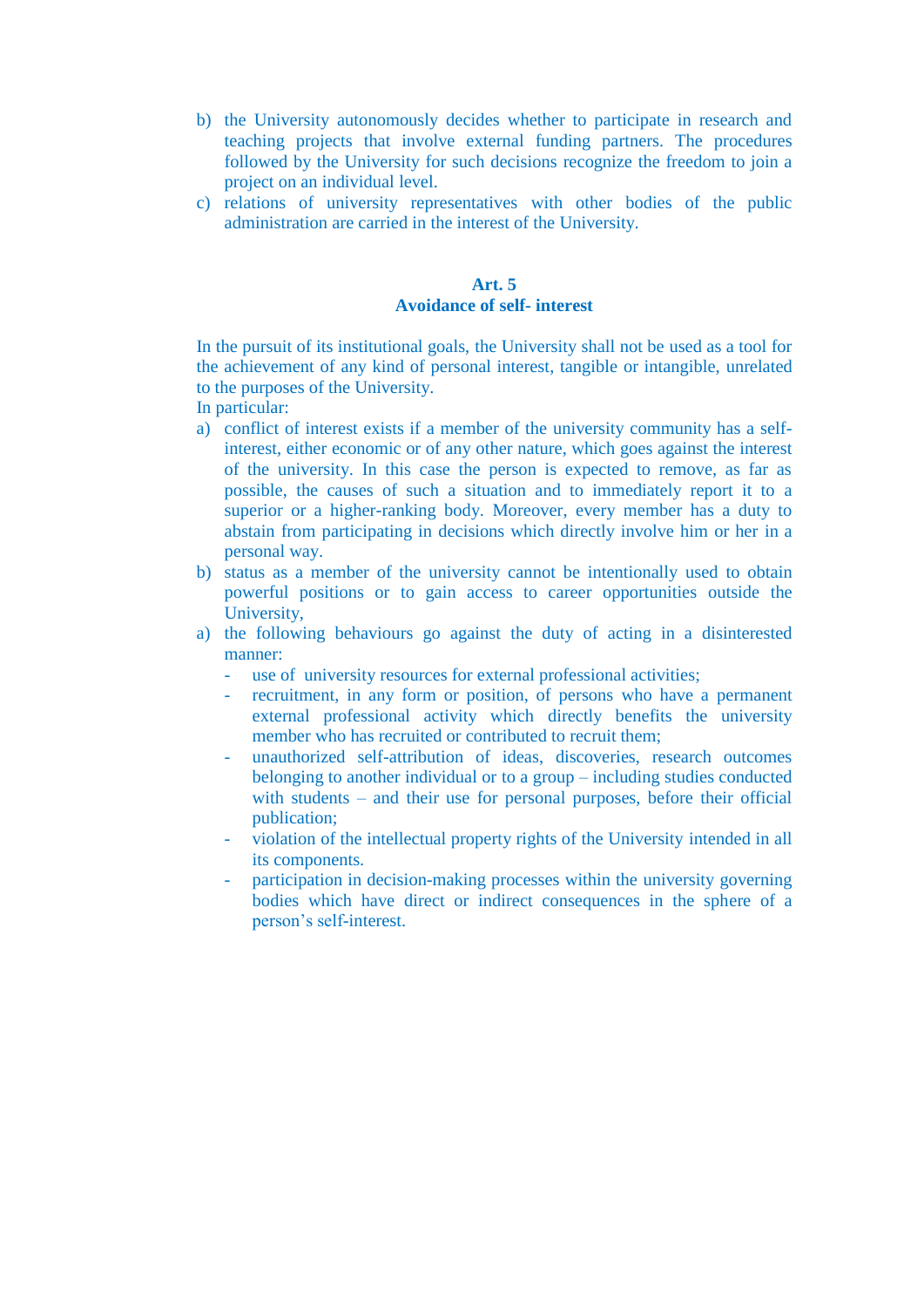#### **Art. 6 Dignity and respect for others**

Every member of the university cooperates to create a favourable environment for research, study, teaching and good administration and to prevent individual tensions from jeopardizing this environment. This implies respect from everyone for the dignity of others.

In particular:

- a) everyone deserves to be treated equally with respect and consideration and not to be discriminated against on the basis of personal and social conditions such as: gender and sexual orientation, religion and personal convictions, physical appearance and skin colour, language, ethnic origin, social status, nationality, age, ranking in the academic system. The principle of non-discrimination does not go against the adoption of measures aimed at avoiding or compensating for any disadvantage which might derive from the above-mentioned factors.
- b) the following behaviours bring disrepute and are therefore unacceptable to the university community: abuse of power, intimidation, pressure, the offer or request of any favour not related to academic duties – including those of a sexual nature – in order to obtain privileges and opportunities of career advancement.

## **Art. 7 Transparency**

The status which success in academic activities can confer on a university member can lead to a privileged position in the scientific and cultural hierarchy; this status cannot be used to construct personal power structures. In particular:

- a) nepotism and favouritism go against the principles of dignity, fairness and rewarding of merit. Nepotism and favouritism exist if a faculty member or a university official uses his or her power to offer benefits or positions or to affect the outcomes of a selection procedure, thus violating the principle of meritocracy.
- b) Every member of the university is expected to abstain from requesting or accepting gifts and benefits which might directly or indirectly influence his or her work.

### **Art. 8 Rewarding of merit**

The University rewards academic merit and supports students who attend university with dedication for their professional and cultural development. Students are required to conform to the highest standards of integrity and cooperation in their academic relations with both faculty and fellow students.

In particular, the following student behaviours constitute a violation of academic ethics:

- a) presenting someone else's knowledge as one's own, lack of fidelity and integrity, deceit and abuse of stratagems, copying and cheating in examinations, practical classes and experiments, deceit in the composition of essays and theses;
- b) falsification of records and academic certificates;
- c) competitiveness which aims to damage fellow students, refusal of fair cooperation in research and study.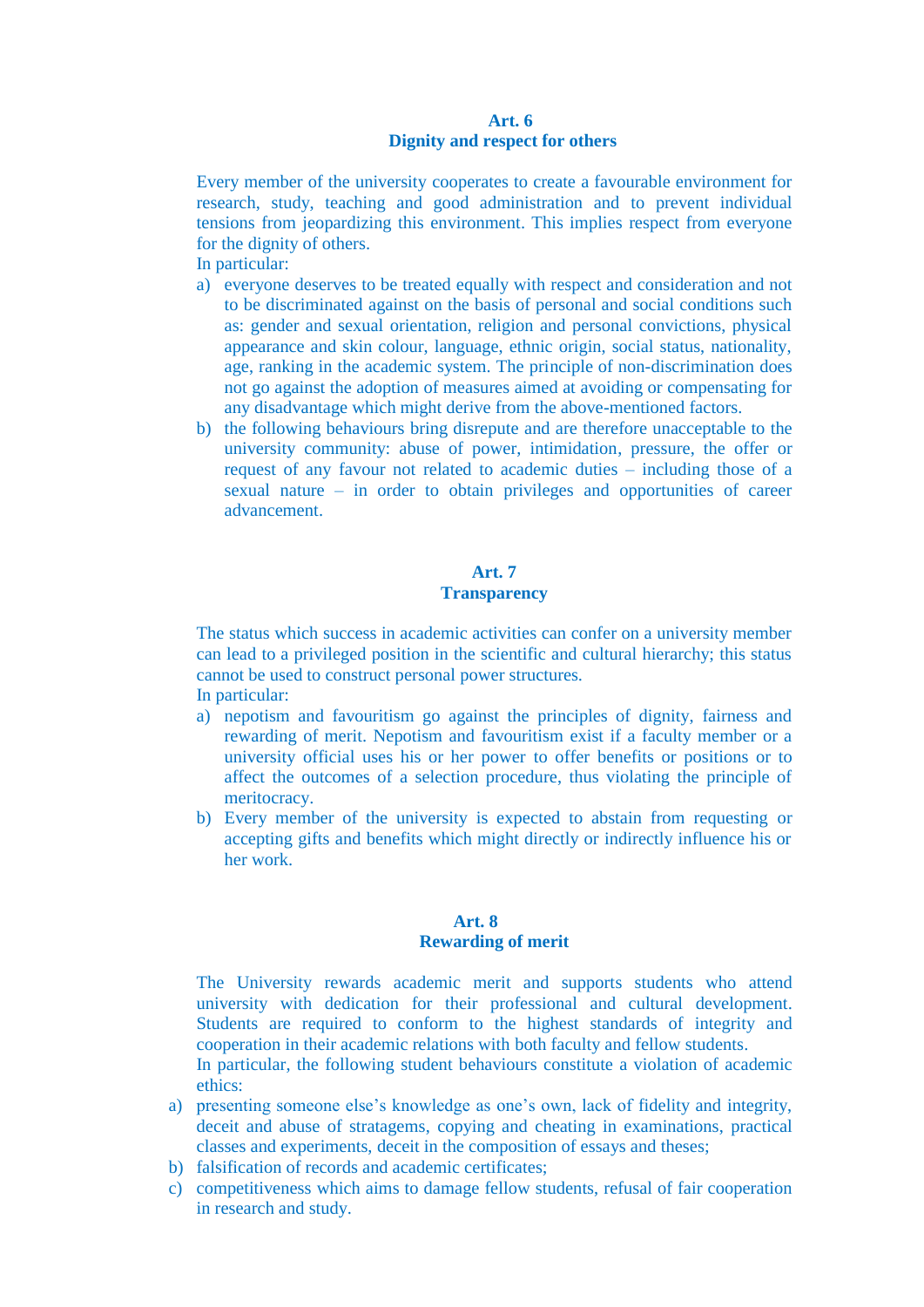### **Art. 9 Supervisory authorities**

The guarantors for the enforcement of this "**Code of Ethical Conduct**" are the persons responsible for the good functioning of the Departments, Schools and Administration units of the University (thereinafter referred to as the "supervisors"), the Rector and the Academic Senate.

### **Art. 10 Procedure**

The procedure for bringing a complaint of violation of this "**Code of Ethical Conduct**" can be initiated by any member of the University, or on decision of the supervisor of the Department, School or Administration unit where the suspected violation has occurred.

Anonymous complaints will not be taken into consideration.

After interviewing the person involved, in the event that the supervisor considers that there are no grounds, no further action will be taken. The complaint will not be made public, but the decision to take no further action will be communicated to the complainant, who may restate his or her grievance to the Rector within 10 days.

In the event that the supervisor deems the complaint relevant to this "**Code of Ethical Conduct**", he or she submits the supporting documents, including the complainant's report and declarations, to the Rector.

After interviewing the persons involved, the Rector can decide that no further action will be taken due to insufficient evidence. If sufficient evidence exists, the Rector engages the Academic Senate to take a decision in accordance with the Statute.

The Academic Senate is competent to deal with any violation of the "**Code of Ethical Conduct**" by the Rector.